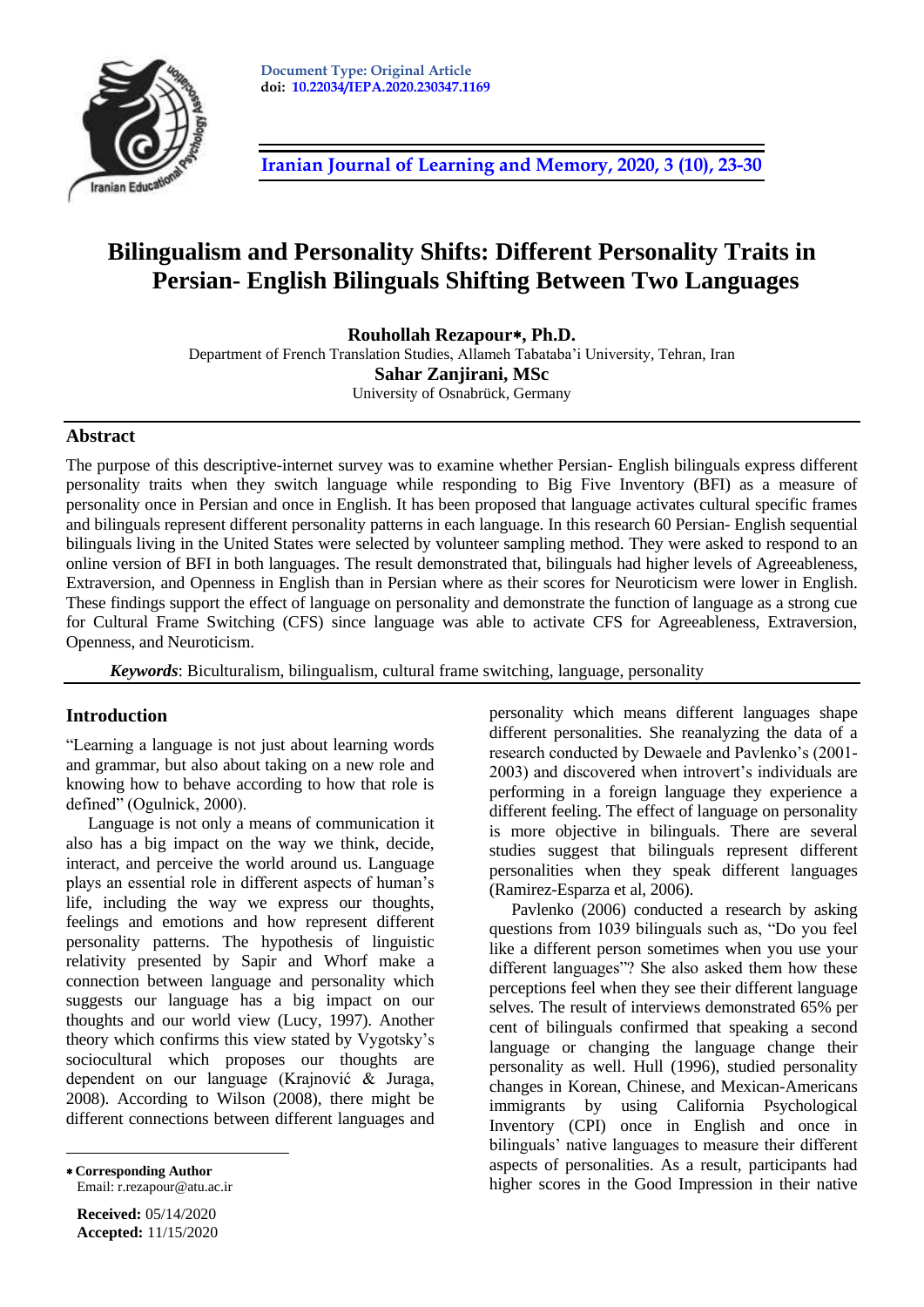language than in English while they had higher scores in intellectual efficiency in English which illustrates cross-language differences in bilinguals' personality. In another research conducted by Kučera et al. (2020), they found potential links between linguistic characteristics and particular personality traits. The result showed a significant correlation between Social Skills Index (SSI test), emotional skills and quantity of verbs. The relation between personality and linguistic cues was confirmed regarding the certain songs that people are interested to listen. This could be explained due to specific linguistics cues in the lyrics that may meet human's personality needs or could be congruous with their personality (Qiu et al, 2019).

There are also some social and psychological norms, standards and values that are embedded in each language and are rooted in cultural factors associated with that language which means language and culture are not considered separately. Language is connected to cultural norms, attitudes and scripts significantly (Chen & Bond, 2010). It could be an explanation for personality changes in bilinguals shifting between two languages since they go through cultural frame switching (CFS) spontaneously. In other words, language not only primes its related-culture but also attitudes, values and behaviors attached to that culture. When people start learning a new language they are also influenced by the associated culture with that language since language is able to prime bilingual's responses to a questionnaire (Bond & Yang, 1982; Ralston et al. 1995; Yang & Bond, 1980). Ramirez-Esparza et al (2006) investigated cultural frame switching (CFS) hypothesis in personality domain to see how Spanish-English bilinguals represent different personalities switching to second language and weather these changes are consistent with crosscultural differences in personality. For this purpose, they applied 4 experiments to predict how cultural differences lead to different personality patterns. In the first experiment, they used an online version of the Big Five Inventory (BFI) in English and Spanish in U.S (English speaking) and Mexican (Spanish speaking) participants. The results revealed that, bilinguals had higher levels of Openness, Extraversion, Agreeableness, and Conscientiousness but lower levels of Neuroticism in English than Spanish. In second experiment, they used a paper version of the BFI among Austin, Texas bilinguals once in English and once in Spanish at a laboratory. In experiment 3 they used BFI in U.S and Mexican bilinguals over the phone in two different occasions and in the last experiment they asked San Francisco, CA bilinguals to response BFI and translate some paragraphs. As a result, bilinguals had higher scores in

Conscientiousness, Extraversion, and Agreeableness in English than Spanish which suggests language activates CFS for these personality traits. Ervin (1964) studied 64 French–English bilinguals responded to English and French version of Thematic Apperception Test (TAT). She asked bilinguals to tell their stories once in English and once in French for all pictures. Accordingly, bilinguals demonstrated more achievement in English than French which supports the effect of CFS due to the fact that, social role is an important part of French culture than American culture. Bilinguals also expressed more verbal aggression and autonomy themes in French stories than English stories since French educational system is focused on oral argument. She also explained the difference in autonomy themes based on the French tendency to withdraw after lack of agreement.

The question that arises here is: what is the main reason bilinguals feel different in different languages? Based on distinction between bilingualism and biculturalism it should be taken into account whether these personality changes are concerned with the effect of translation or should be considered as a result of cultural frame switching? In other words, are these changes based on switching between different languages or are caused by switching between different cultural frames? In this regard, the present research conducted to investigate the effect of language on personality in Persian-English bilinguals since there was no study to examine this phenomenon in Persian-English bilinguals. We examined whether Persian-English bilinguals represent different personality traits shifting between two languages by responding to BFI questionnaire once in Persian and once in English. In second place, that was important whether these differences in bilinguals' personality are consistent with each language–culture. In this research, CFS was expected and we predicted the language of questionnaire is able to prime culturespecific attitudes, values, and standards in bilinguals so that these attitudes, values, and standards would affect the bilinguals' responses in two different languages (Hong et al., 2000).

# **Method**

This research was a descriptive-internet survey.

# **Participants**

The participants were 60 Persian-English (n=60) bilinguals living in the United States selected by volunteer sampling method. (61.6% men and 38.4% women). They were sequential bilinguals who started learning English as a second language in the first grade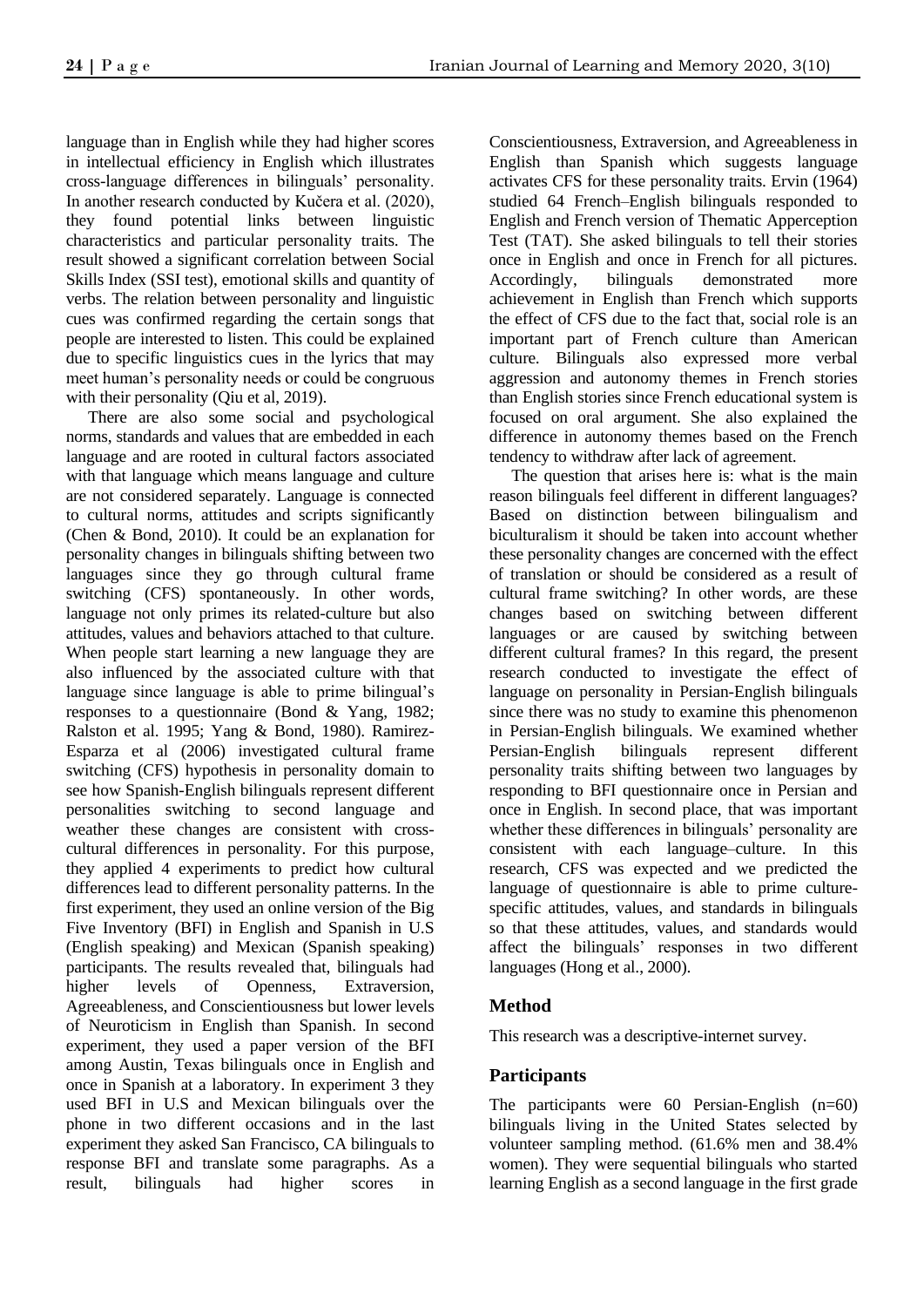of primary school in Iran and moved to the United States later. The method used in selecting samples was volunteer sampling method which is one of the main types of non-probability sampling methods. Participants mean age was 32.17 (men=32.75 and woman= 31.6) which ranged from 22 to 43 years. Participants self-reported education was 15% doctoral degree, 45% master degree, 36.6% bachelor degree, and 3.3% some college.

### **Instruments**

**The Big Five Inventory (BFI)**: The English and Persian versions of Big Five Inventory BFI were adopted as personality measure due to the efficiency and having appropriate psychometric properties (John, 1990; John & Srivastava, 1999). BFI is a self-report inventory designed that measures individuals on the big five factors of personality and each factor is divided into personality facets (Goldberg, 1993). Both English and Persian versions have 44 items with a 5 point Likert scale ranging from disagree strongly to agree strongly. The questionnaire measures five personality dimensions including: Extraversion, Agreeableness, Conscientiousness, Neuroticism, and Openness (BFI; John, 1990; John & Srivastava, 1999). According to an Iranian study, Cronbach's alpha was measured for Extraversion, Agreeableness, Conscientiousness, Neuroticism, and Openness. As a result,  $\alpha$  = .64, .73, .70, .72, .70, respectively and  $\alpha$ =.80 for the whole test (Moshirian Farahi et al., 2018). John and Srivastava (1999) also reported the Cronbach's alpha coefficient for Extraversion, Agreeableness, Conscientiousness, Neuroticism, and

### **Table 1.**

Openness and it was .70, .64, .77, .83, and .81, respectively. In our study, the Cronbach's alpha coefficient of instrument for Extraversion, Agreeableness, Conscientiousness, Neuroticism, and Openness was .65, .71, .73, .71, and .78, respectively.

# **Procedure**

Participants were asked to respond to BFI once in Persian and once in English within an interval of 1 to 2 weeks by means of www.Googleforms.com which contained the BFI in both languages. Therefore, two web pages were used, one for English version and one for Persian version. They both had the same appearance, items, instructions and, questions. There was also an introduction at the start of two versions which explained the aim of study and confidentiality was ensured. Participants received the link of Persian version of BFI and were asked to respond it initiatively and then after 1 to 2 weeks the link of English version was sent. Participants also reported demographic information including age, gender, and education. At the end, they were thanked and their responses were saved to the data base.

## **Findings**

Table 1 shows the means and standard deviations for each of the five factors. The result showed that, bilinguals had higher scores in Extroversion, Agreeableness, and Openness and lower scores in Neuroticism in English than Persian while there were no significant differences in Conscientiousness scores in Persian and English (P<0.05).

| <b>Factor</b>            | Lang           | <b>Mean</b> | Min   | <b>Max</b> | <b>Std. Deviation</b> |
|--------------------------|----------------|-------------|-------|------------|-----------------------|
| <b>Openness</b>          | <b>Persian</b> | 34.91       | 25.00 | 42.00      | 4.58                  |
|                          | <b>English</b> | 38.35       | 30.00 | 48.00      | 3.98                  |
| <b>Conscientiousness</b> | <b>Persian</b> | 32.90       | 27.00 | 43.00      | 3.45                  |
|                          | <b>English</b> | 31.96       | 23.00 | 39.00      | 3.06                  |
| <b>Extroversion</b>      | <b>Persian</b> | 27.83       | 19.00 | 33.00      | 2.90                  |
|                          | <b>English</b> | 29.76       | 23.00 | 36.00      | 2.81                  |
| <b>Agreeableness</b>     | <b>Persian</b> | 30.21       | 24.00 | 38.00      | 2.97                  |
|                          | <b>English</b> | 32.26       | 24.00 | 40.00      | 3.41                  |
| <b>Neuroticism</b>       | <b>Persian</b> | 26.68       | 17.00 | 36.00      | 3.40                  |
|                          | English        | 23.61       | 16.00 | 31.00      | 3.48                  |

For many parametric tests, the assumption of normality needs to be checked. For this purpose, a Kolmogorov-Smirnov normality test was applied as

the first consideration. Table 2 presents the results of Kolmogorov-Smirnov test to check the normality of

*Big Five Personality Scores of Persian – English Bilinguals*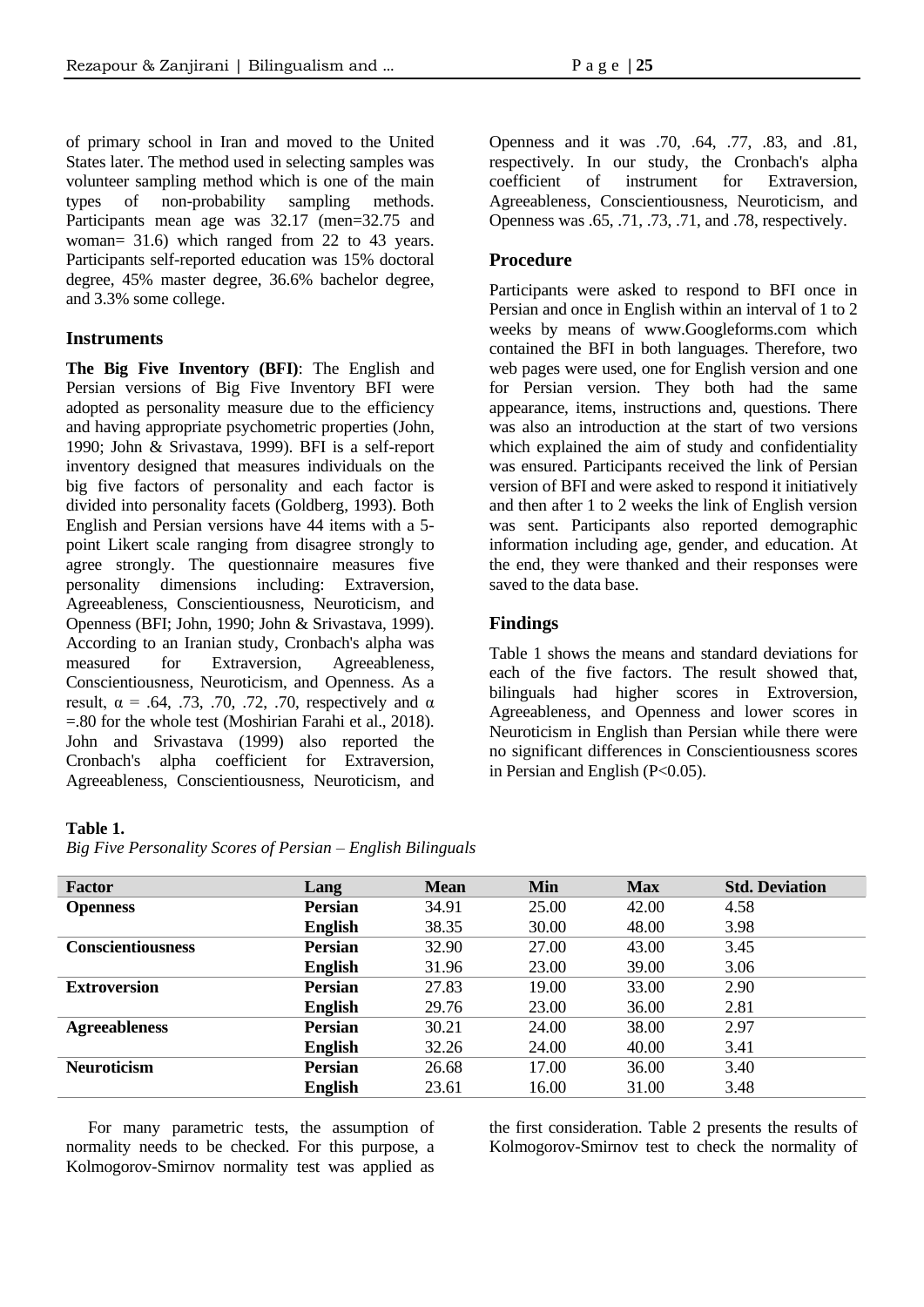the data. Test Kolmogorov-Smirnov findings indicate that the data are not normal.

### **Table 2.**

*Kolmogorov-Smirnov Test to Check the Normality of Data*

|                           |                       | <b>Openness</b>   | <b>Conscientiousness</b> | <b>Extroversion</b> | <b>Agreeableness</b> | <b>Neuroticism</b> |
|---------------------------|-----------------------|-------------------|--------------------------|---------------------|----------------------|--------------------|
| N                         |                       | 120               | 120                      | 120                 | 120                  | 120                |
| <b>Normal</b>             | Mean                  | 36.6333           | 32.4333                  | 28.8000             | 31.2417              | 25.1500            |
| Parameters <sup>a,b</sup> | <b>Std. Deviation</b> | 4.61261           | 3.28923                  | 3.00867             | 3.35315              | 3.76103            |
| <b>Most Extreme</b>       | <b>Absolute</b>       | .083              | .134                     | .097                | .125                 | .091               |
| <b>Differences</b>        | <b>Positive</b>       | .083              | .134                     | .074                | .125                 | .091               |
|                           | <b>Negative</b>       | $-.076$           | $-.081$                  | $-.097$             | $-106$               | $-.088$            |
| <b>Test Statistic</b>     |                       | .083              | .134                     | .097                | .125                 | .091               |
| Asymp. Sig. (2-tailed)    |                       | .043 <sup>c</sup> | .000 <sup>c</sup>        | .008 <sup>c</sup>   | .000 <sup>c</sup>    | .016 <sup>c</sup>  |

As shown in the Table 2, for all variables p-values are less than  $0.05$   $(P<0.05)$  which indicates distribution of data is not normal but due to a large sample size the analysis of variance (ANOVA) was

applied to test each of the BFI factors (Delavar, 2019). Table 3 presents the comparison of two groups by using the analysis of variance (ANOVA) to test each of the BFI factors.

#### **Table 3.**

*ANOVA for Comparing Two Groups (P<0.05)*

| <b>Source</b>          | <b>Dependent Variable</b> | <b>Type III Sum of Squares</b> | df  | <b>Mean Square</b> | $\mathbf{F}$ | Sig. |
|------------------------|---------------------------|--------------------------------|-----|--------------------|--------------|------|
| Group                  | <b>Openness</b>           | 353.633                        |     | 353.633            | 19.157       | .000 |
|                        | <b>Conscientiousness</b>  | 26.133                         |     | 26.133             | 2.445        | .121 |
|                        | <b>Extroversion</b>       | 112.133                        |     | 112.133            | 13.711       | .000 |
|                        | <b>Agreeableness</b>      | 126.075                        |     | 126.075            | 12.275       | .001 |
|                        | <b>Neuroticism</b>        | 282.133                        |     | 282.133            | 23.760       | .000 |
| <b>Error</b>           | <b>Openness</b>           | 2178.233                       | 118 | 18.460             |              |      |
|                        | <b>Conscientiousness</b>  | 1261.333                       | 118 | 10.689             |              |      |
|                        | <b>Extroversion</b>       | 965.067                        | 118 | 8.179              |              |      |
|                        | <b>Agreeableness</b>      | 1211.917                       | 118 | 10.270             |              |      |
|                        | <b>Neuroticism</b>        | 1401.167                       | 118 | 11.874             |              |      |
| <b>Total</b>           | <b>Openness</b>           | 163572.000                     | 120 |                    |              |      |
|                        | <b>Conscientiousness</b>  | 127518.000                     | 120 |                    |              |      |
|                        | <b>Extroversion</b>       | 100610.000                     | 120 |                    |              |      |
|                        | <b>Agreeableness</b>      | 118463.000                     | 120 |                    |              |      |
|                        | <b>Neuroticism</b>        | 77586.000                      | 120 |                    |              |      |
| <b>Corrected Total</b> | <b>Openness</b>           | 2531.867                       | 119 |                    |              |      |
|                        | <b>Conscientiousness</b>  | 1287.467                       | 119 |                    |              |      |
|                        | <b>Extroversion</b>       | 1077.200                       | 119 |                    |              |      |
|                        | <b>Agreeableness</b>      | 1337.992                       | 119 |                    |              |      |
|                        | <b>Neuroticism</b>        | 1683.300                       | 119 |                    |              |      |

The data in Table 3 shows that there is a significant difference between bilinguals' responses in Persian and English for Openness, Extroversion, Agreeableness, and Neuroticism while there is no significant difference for Conscientiousness (P<0.05).

In order to improve the accuracy of results a Mann-Whitney U test which is a non-parametric equivalence of (ANOVA) was applied. Table 4 presents the comparison of two groups by using the Mann-Whitney U test.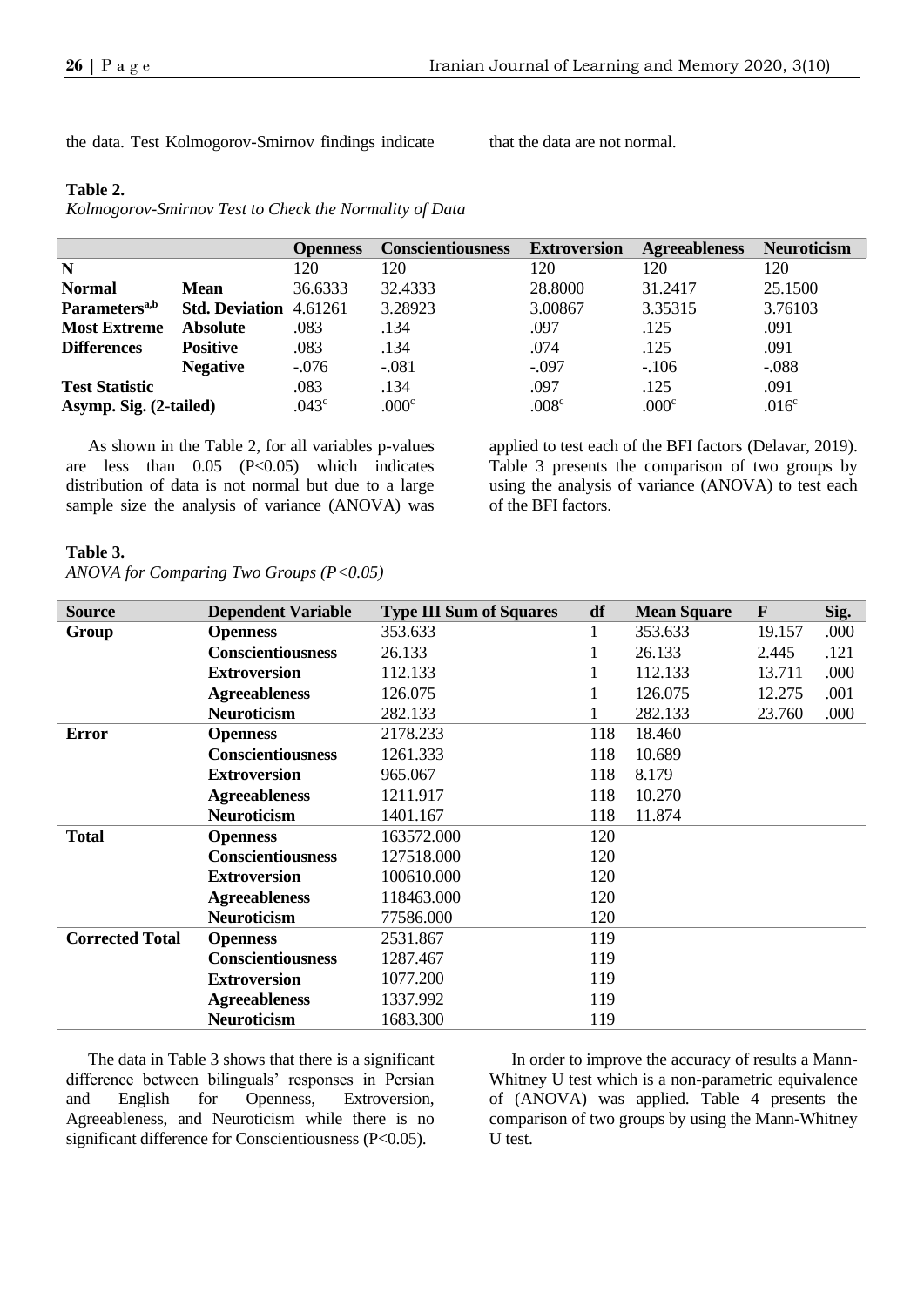#### **Table 4.**

*U Mann-Whitney for Comparing Two Groups (P<0.05)*

| <b>Null hypothesis</b>                                                       | Sig.           | <b>Decision</b>                  |
|------------------------------------------------------------------------------|----------------|----------------------------------|
| The distribution of Openness is the same across categories of Group          | $0.00^{\circ}$ | Reject the null hypothesis.      |
| The distribution of Conscientiousness is the same across categories of Group | 0.09           | Retain the null hypothesis.      |
| The distribution of Extroversion is the same across categories of Group      |                | 0.00 Reject the null hypothesis. |
| The distribution of Agreeableness is the same across categories of Group     |                | 0.00 Reject the null hypothesis. |
| The distribution of Neuroticism is the same across categories of Group       |                | 0.00 Reject the null hypothesis. |

The results of Mann-Whitney U analysis confirmed the findings of the analysis of variance (ANOVA) which indicate Persian-English bilinguals represent different personality traits in two languages since their scores for Openness, Extroversion, and Agreeableness are higher significantly in English than Persian while they were lower in Neuroticism in English and there was no significant difference for Conscientiousness  $(P<0.05)$ .

### **Discussion and Conclusion**

The main purpose of this research was to investigate whether Persian-English bilinguals represent different personality traits in two languages. In the second place, it was important to see whether these personality changes are associated with each language–culture. The results suggest that Persian – English bilinguals are more Extraverted, Agreeable, and Open but less Neurotic by responding to BFI questionnaire in English than Persian. In other words, language activated CFS for Extraversion, Agreeableness, Openness, and Neuroticism while there are remarkable differences in values, attitudes, norms and standards of Persian-speaking culture in compare with English-speaking culture. Language is able to activate cultural specific frames due to the fact that, all cultures have their own specific frames which are learned along with the language of that culture (Foucault, 1972). Otherwise said, two words in two different languages are likely to have different cultural specific frames while it might seem they have the same meaning (Kroll & De Groot, 1997) which means when bilinguals learn their second language they also learn prototypic perceptions which are relevant to native speakers of that language. Our findings indicate the notion that, Persian-English bilinguals perceived themselves closer to English native speaker in English version of BFI whereas they perceived themselves closer to Iranian group in Persian version. This phenomenon is similar to cross cultural studies which suggest people in Western cultures are more likely to have higher levels in Extraversion and Openness but lower in Neuroticism (Chen, Bond, Chan, Tang, &

Buchtel, 2009). According to numerous studies Iranian culture is considered a collectivistic culture (e.g., Ghorbani, Watson, Krauss, Bing, & Davison, 2004; Joshanloo & Ghaedi, 2009; Hofstede, 2010) while English language is mostly related to individualistic cultures.

When comparing our results to previous studies, this finding that bilinguals' scores in Agreeableness are lower in Persian than English seems to be inconsistent with cultural concepts in collectivism since this trait is more relevant to collectivist cultures. People from collectivist cultures are more likely to be group oriented or give priority to interpersonal relationships and in-groups goals instead of their own goals (Mills & Clark 1982) which contribute to higher levels of Agreeableness. On the other hands, people from individualistic cultures are more likely to focus on independents selves and tend to concentrate on their own goals, attitudes, abilities, and attributes which result in lower levels of Agreeableness. Namely, collectivistic personalities tend to be agreeable whereas individualistic personalities tend to be dominant (Moskowitz et al., 1994). Despite the fact that Agreeableness is mostly related to collectivist cultures which emphasize interpersonal harmony, the independent selves are also able to adjust themselves with others and regulate their behavior when interact with other people which drive Agreeableness scores higher (Markus & Kitayama, 1991). According to Markus and Kitayama (1991) independent self is the main feature of individualist cultures that is focused on uniqueness, assertiveness, being expressive and all these characteristics are found in Extraversion. Independent self is also identified with creativity, adventure, curiosity, and variety of experience which are necessity parts of Openness.

The result of this study is consistent with the findings of Ramirez-Esparza et al. (2006), that examined CFS in Spanish-English bilinguals to find out whether bilinguals represent different personality traits in two different languages. The results showed that, bilinguals had higher scores in Extraversion, Agreeableness, and Conscientiousness but lower scores in Neuroticism in English than Spanish that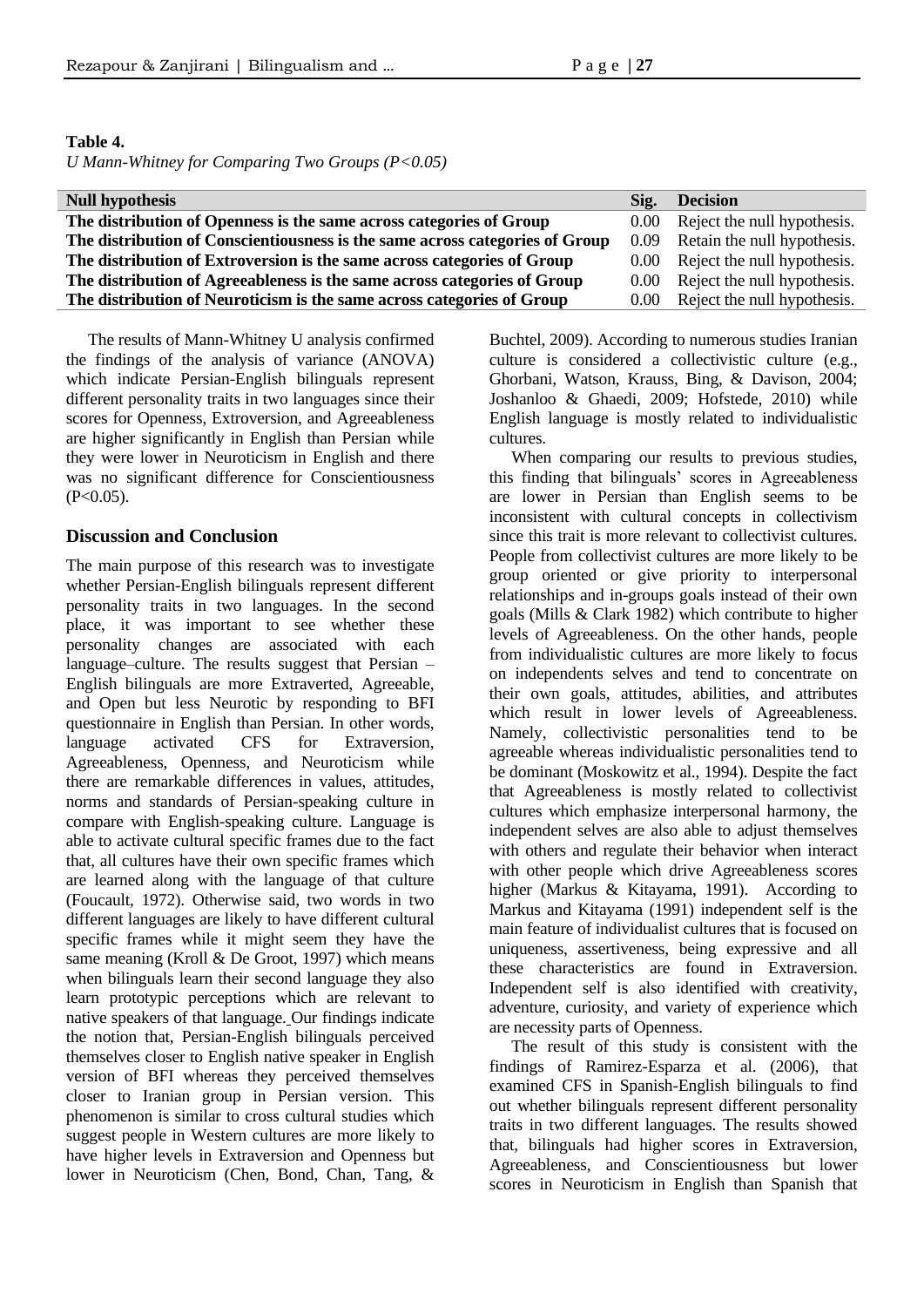confirm the function of language as a cue for CFS effect. A similar pattern was obtained in Chen and Bond (2010) who measured personality by applying BFI in Chinese-English bilinguals. The result demonstrated Chinese-English bilinguals are more extraverted and Open but less Neurotic in English than Chinese. In English bilinguals displayed characteristics which are more consistent with typical personality patterns in native English speakers including Extraversion and Openness whereas, in Chinese with higher levels of Neuroticism they were closer to typical Chinese native speakers. A similar conclusion was reached by McCrae (2004) who administrated NEO personality inventory to compare personality dimensions of European cultures with Asian and African cultures. As a conclusion, European had higher levels of Extraversion and Openness than Asian and African. Our result is also in accordance with findings reported by Ożańska-Ponikwia (2013) who investigated emotion perception and expression in Polish-English bilinguals by applying BFI and the Emotional Intelligence (EI) Questionnaires. She studied emotion perception and expression in bilinguals' first and second language to find out whether they were associated with bilingual's different personality traits. The result showed the higher levels of Extraversion and Openness but lower levels of Neuroticism in English than Polish. She suggested higher levels of Extraversion and Openness are connected to feeling different in second language when bilinguals are switching between two languages while Neuroticism is negatively correlated with difficulties in emotional expression in second language. It should be emphasized that, the results of different studies confirm two important phenomenon: Firstly, the function of language as a strong cue for CFS effect which means bilinguals shift values, attitudes and attributions when switching from one language to another in a manner associated with the culture of that language. Therefore, when bilinguals respond to a questionnaire in native language they represent values, attitudes, norms and standards which are associated with that language while their responses to the same questionnaire in second language display values, attitudes, norms and standards of that language.

Secondly, the cross-cultural differences in bilinguals' personality when they shift between languages refers to differences between cultures which affect bilinguals' personality in accordance with each language–culture. We also found that, the crosscultural personality differences in Persian- English bilinguals were consistent with personality traits in collectivist and individualistic cultures so that

bilingual's responses in Persian were mostly closer to collectivist culture-specific attributions while in English they were closer to cultural prototypes and concepts in individualism.

Our study has potential limitations. The first is the small sample size that was a sample of convenience but not representative. Therefore, the results cannot represent the global population. The sample size plays also an important role in data analysis since it can limit possible statistical methods or even brings some challenges to statistical analysis hence it would be recommended for future research to consider a larger sample.

Secondly, in this study all participants were sequential bilinguals who started learning English as a second language in the first grade of primary school in Iran and then moved to the United States later. Therefore, there would be different results by conducting similar research on simultaneous bilinguals who learnt their two languages at the same time.

Thirdly, the participants who recruited for this study shared some mutual characteristics since they were all Iranian moved to the United States and decided to take part in our on-line survey which require a certain level of extraversion and openness to experience. This could be considered as a possible explanation for different studies with similar results.

Another limitation is participant's different levels of English knowledge as they were sequential bilinguals and we did not take any English test to examine if participants have the same level of English knowledge. This can generate different perception of BFI and affects bilinguals' responses consequently. Therefore, it should be taken into account to measure the level of language knowledge to avoid potential biases regarding bilinguals' different perceptions of questionnaires.

The age of bilinguals is another factor that affects their personality remarkably since the process of biculturalism develops over the experience of given culture values, attitudes, and beliefs when people meet the norms and standards of a new culture. Moreover, the point that whether different community of bilinguals' experience different types of frame switching should be considered in future investigations.

The findings of this research could be understood as the effect of cross-language differences in personality dimensions which confirm the effect of CFS in bilingual's personality. The purpose of study was to examine whether Persian-English bilinguals change their personality when they switch between two languages by responding to BFI in Persian and English. In this study, bilinguals expressed different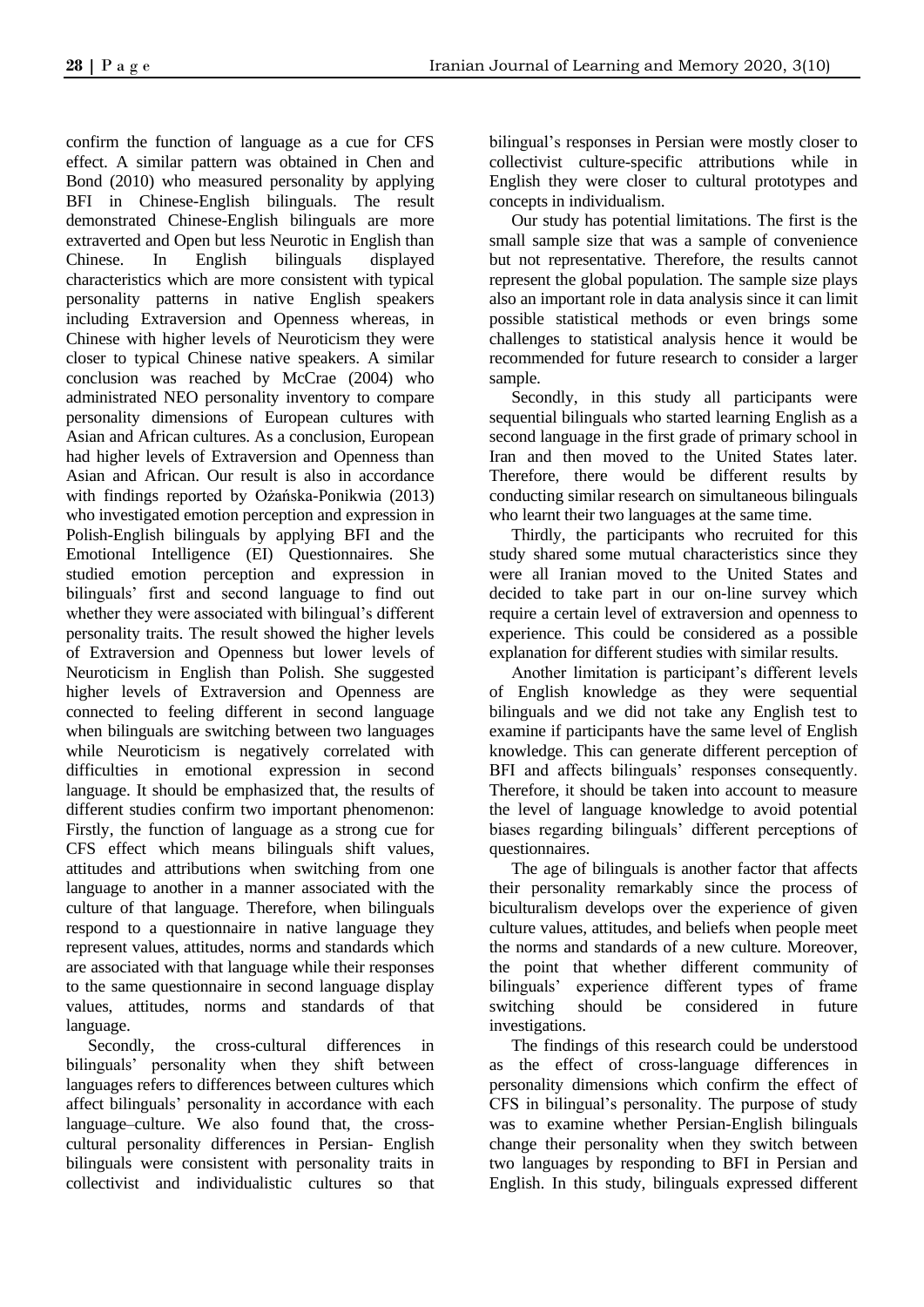personality traits in two languages which supports the effect of language on personality.

The current study also provides evidence for CFS effect which means when bilinguals are switching between languages it is not only switching between two languages but also switching between two cultures. In this way, language is able to activate CFS as a strong cue which means differences in bilinguals' personality should not be considered as an effect of translation or switching between two languages but as an effect of CFS which happens due to the fact that language primes the cultural values, attitudes, norms, and standards associated with that language which affect bilinguals' responses to personality questionnaires. To put it another way, bilinguals' responses to a personality questionnaire in their native language represent the norms and values associated with that native language whereas bilinguals' responses to a personality questionnaire in the second language reflect values and attitudes associated with that second language.

#### **References**

- Bond, M. H., & Yang, K. S. (1982). Ethnic affirmation versus cross-cultural accommodation: The variable impact of questionnaire language on Chinese bilinguals from Hong Kong. *Journal of Cross-Cultural Psychology*, *13*, 169 –185.
- Chen, S. X., Bond, M. H., Chan, B., Tang, D., & Buchtel, E. E. (2009). Behavioral manifestations of modesty. *Journal of Cross-Cultural Psychology, 40,* 603-626.
- Chen, S. X., & Bond, M. H. (2010). Two languages, two personalities? Examining language effects on the expression of personality in a bilingual context*. Personality and Social Psychology Bulletin*, 36, 1514- 1528.
- Delavar, A. (2019). *Probability and applied statistics in psychology and educational sciences* (with revisions and additions). Roshd Publisher : Tehran.
- Dewaele, J. M., & Pavlenko, A. (2001-2003). *Web questionnaire bilingualism and emotions.* London: University of London.
- Ervin, S. (1964). Language and TAT content in bilinguals. *The Journal of Abnormal and Social Psychology*, *68*(5), 500-507.
- Eve, Z. (2020). Creativity and conventionality in heritage speaker bilingualism. *Language Learning*, *70*(1), 157- 187.
- Foucault, M. (1972).*The Archaeology of knowledge*, trans. A. M. Sheridan Smith, New York: Pantheon.
- Ghorbani, N., Watson, P. J., Krauss, S. W., Bing, M. N., & Davison, H. K. (2004). Social science as dialogue: Narcissism, individualist and collectivist values, and religious interest in Iran and the United States. *Current Psychology, 23*(2), 111-123.
- Goldberg, L. R. (1993). The structure of phenotypic personality traits. *American Psychologist, 48*(1), 26-34.
- Hofstede, G. (2001). *Culture's consequences: comparing values, behaviors, institutions and organisations across nations* (2nd ed.). London: Sage Publications.
- Hull, P.V. (1996). Bilingualism: Some personality and cultural issues. In D. I. Slobin, J. Gerhardt, A. Kyratzis, & J. Guo (Eds.), *Social interaction, social context, and language: Essays in honor of Susan Ervin-Tripp,* pp. 419-434.
- John, O. P. (1990). *Handbook of personality: Theory and research* (pp. 66–100). New York: Guilford Press.
- John, O. P., & Srivastava, S. (1999). *Handbook of personality: Theory and research* (2nd ed., pp. 102– 138). New York: Guilford Press.
- Joshanloo, M., & Ghaedi, G. (2009). Value priorities as predictors of hedonic and eudaimonic aspects of wellbeing. *Personality and Individual Difference, 47*, 294- 298.
- Juyoung, S. (2019). Language socialization and codeswitching: A Case study of a Korean-English bilingual child in a Korean transnational family. *International Journal of Bilingual Education and Bilingualism*, *22*(2), 91-106.
- Kroll, J. F., & De Groot, A. (1997). Lexical and conceptual memory in the bilingual: Mapping form to meaning in two languages. *Tutorials in Bilingualism: Psycholinguistic Perspectives*, 169–99.
- Kučera, D., Haviger, J., & Havigerová, J. M. (2020). Personality and text: Quantitative psycholinguistic analysis of a stylistically differentiated Czech Text. *Psychol Stud, 65*, 336–348.
- Lucy, J. A. (1997). Linguistic relativity. *Annual Review of Anthropology*. 26. 291-312.
- Markus, H. R., & Kitayama, S. (1991). Culture and the self: Implications for cognition, emotion, and motivation. *Psychological Review, 98*, 224–253.
- McCrae R.R. (2004). *Human nature and culture: a trait perspective*. J. Res. Pers., *38*(1), 3-14.
- Medved Krajnović, M., & Juraga, I. (2008). Perception of influence of foreign language learning on personality. *Studia Romanica et Aglica Zagrabiensia,* 53, 349-372.
- Mills, J., & Clark, M.S. (1982). Exchange and communal relationships. In L. Wheeler, ed., *Review of personality and social psychology*, (3:121–44). Beverly Hills, CA: Sage.
- Moshirian Farahi, S.M., Asghari Ebrahimabad1, M.J., Gorji, A., & Bigdel, I. (2018). Psychometric features of the big-five personality questionnaire for children and adolescence in Mashhad. *Journal of Shayafe Khatam*, *7* (1), 13-22.
- Moskowitz, D.S., Suh, EJ., & Desaulniers, J. (1994). Situational influences on gender differences in agency and communion. *J. Pers. Soc. Psychol,* 66, 753–61.
- Ramirez-Esparza, N., Gosling, S., Benet-Martínez, V., Potter, J. P., & Pennebaker, J. W. (2006). Do bilinguals have two personalities? A special case of cultural frame switching. *Journal of Research in Personality*, *40*, 99– 120.